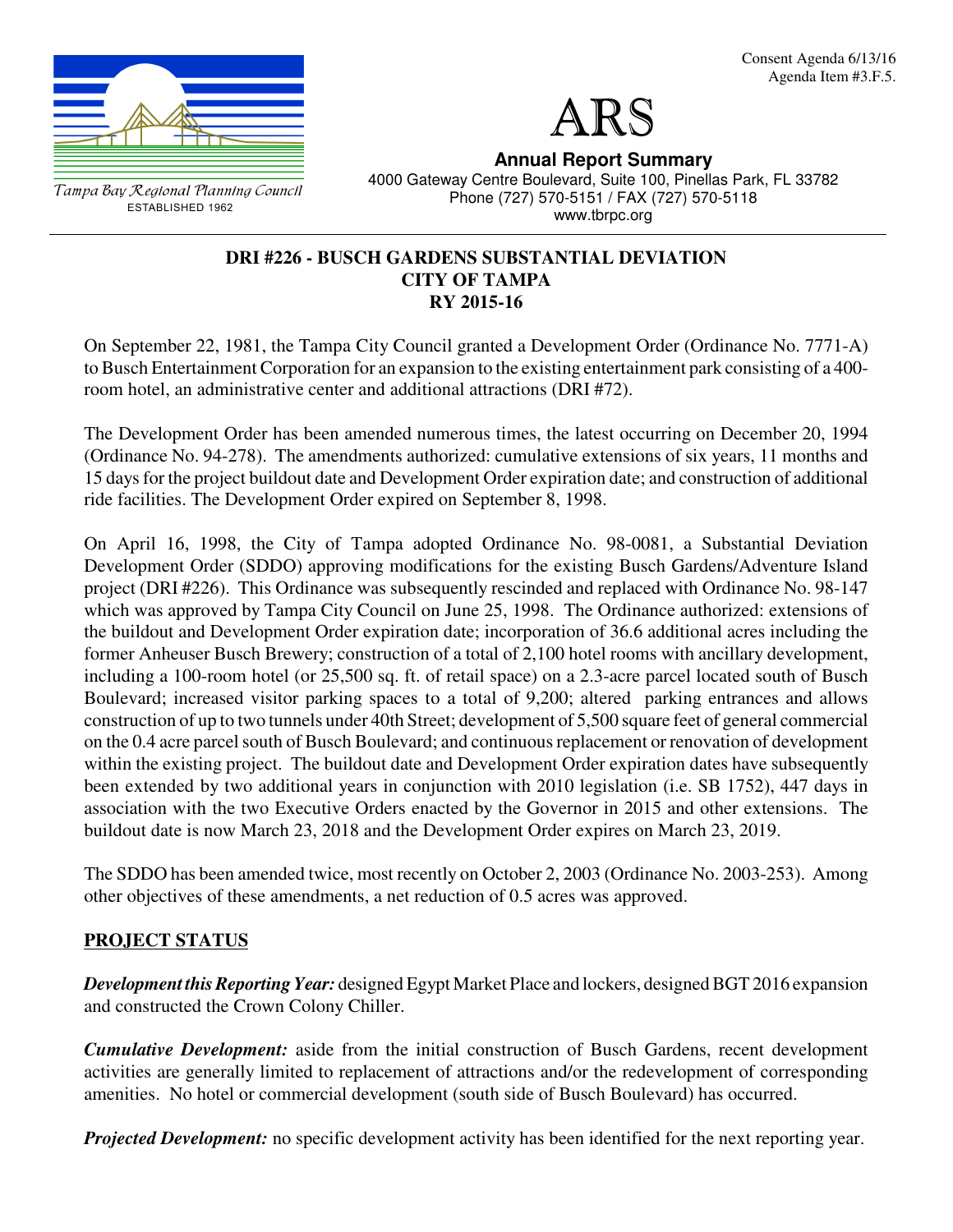# **SUMMARY OF DEVELOPMENT ORDER CONDITIONS**

- 1. In accordance with Condition 5.C.10.b., the Developer has identified the 2015 park attendance to be 4,215,805 for Busch Gardens and 685,818 for Adventure Island. These attendance figures constitute an increase of approximately 3.9 percent for Busch Gardens and a 11.7 percent increase for Adventure Island in comparison with the 2014 attendance figures. However, as would be expected, attendance figures appear to fluctuate annually.
- 2. The Developer previously completed the widening of 40<sup>th</sup> Street between Busch Blvd. and Fowler Avenue (Conditions 5.A.11. and 5.D.1.) and sidewalk construction between  $30<sup>th</sup>$  and  $40<sup>th</sup>$  Street (Condition 5.D.5.).
- 3. Condition 5.D.2. obligates the Developer to conduct annual traffic counts on three consecutive weekday afternoons during the third week of July, with the results submitted within all Annual Reports. The required monitoring was conducted on July 14-16, 2015 and revealed that the project had generated 1,167 p.m. peak hour trips (680 Busch Gardens/487 Adventure Island), as obtained via machine counts, and 803 p.m. peak hour trips (561 Busch Gardens/242 Adventure Island), as obtained via manual counts. While the recognized counts were considerably less than the 1,462 p.m. peak hour trips (recorded via machine counts) and 1,127 p.m. peak hour trips (recorded manually) reported for the identical period in 2014, the Developer indicated that Tampa received a considerable amount of rainfall during the required monitoring period which significantly impacted attendance figures at each park. Regardless, all of these counts do favorably compare to the 2,284 p.m. peak hour trips approved for the project.
- 4. The Developer shall pay appropriate transportation impact fees for hotel development beyond 400 rooms and for development of the parcel south of Busch Boulevard if and when applicable. Theme areas, rides, shows, exhibits, etc. are all otherwise exempted from these fees as identified in Condition 5.D.3.
- 5. The developer has provided the following 2015 estimates of potable water, wastewater treatment and solid waste demand in accordance with Conditions 5.C.10.c. & 5.G.2.:
	- Potable Water 118,375,488 gallons combined (65,856,164 for Busch Gardens and 52,519,324 for Adventure Island), an increase of approximately 18.18 percent compared to potable water usage for both parks combined as reported the prior year. While it was reported that the Adventure Island attendance figures grew by about 11.7 percent this past year, the water usage at Adventure Island apparently grew at a disproportionate 35 percent in comparison with the usage reported for 2014 (i.e. 38,848,000 gallons). However, similar to park attendance, water usage figures would be expected to fluctuate annually;
	- ! Wastewater 92,269,540 gallons combined (64,246,468 for Busch Gardens and 28,023,072 for Adventure Island), an increase of nearly 25.9 percent compared to 2014 wastewater generation figures (73,299,000); and
	- Solid Waste 4,029 tons for Busch Gardens and Adventure Island combined. A breakdown of Solid Waste estimates by park was not provided. This figure is identical to the tonnage reported for 2014. It is presumed that a significant amount of solid waste would be attributed to redevelopment activities which typically occur at one or both parks annually.